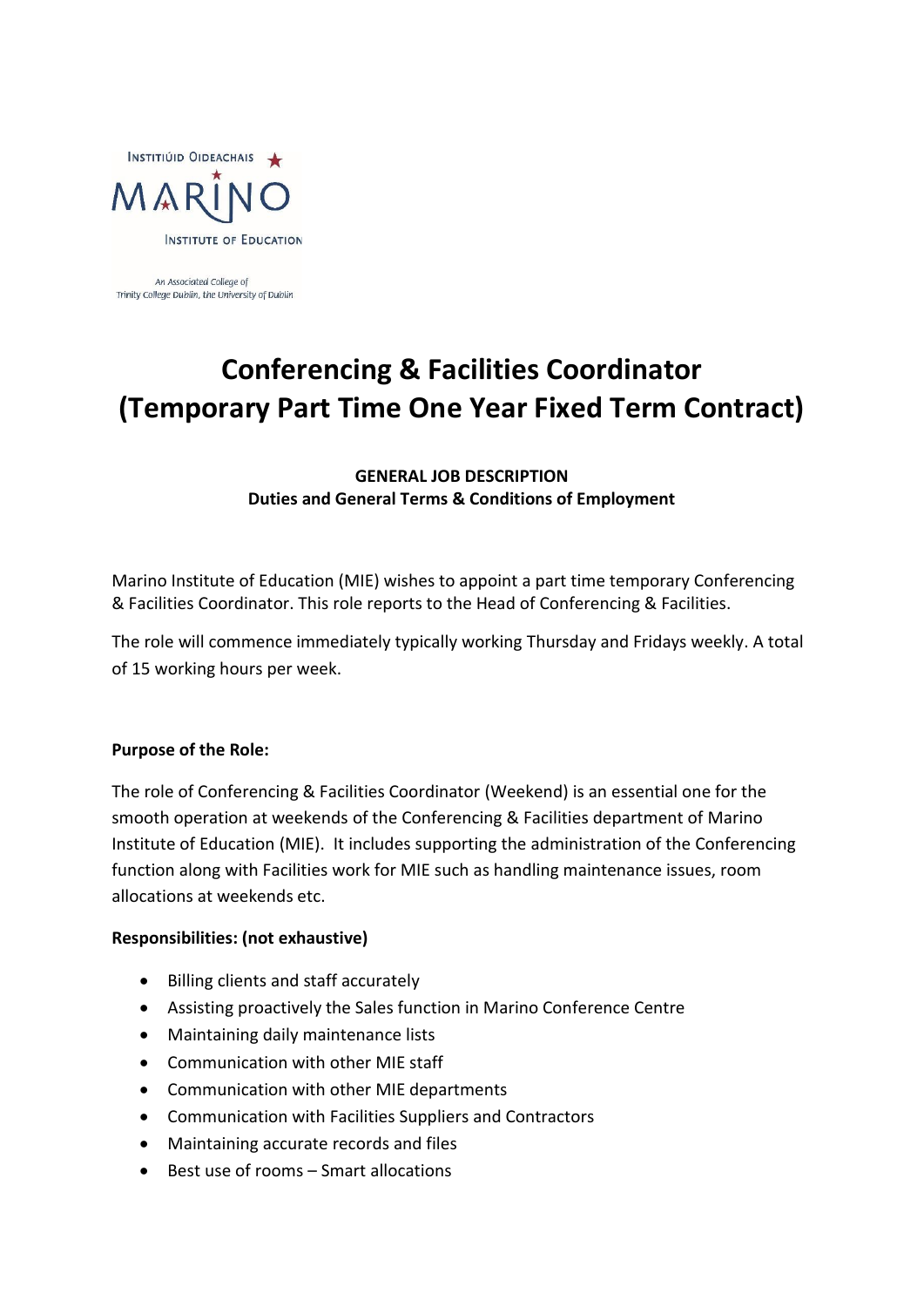- To engage in Health & Safety training.
- To become a First Aid Officer and Fire Marshall. Full training will be provided as necessary

## **Typical Activities: (not exhaustive)**

- **EXECT** listening to customer requirements and delivering on them
- maintaining relationships with existing customers in person, and via telephone calls and emails
- **EXECTE FIGHT FIGHTS IN A** reservation taking for Events and Conference Rooms
- **EXECUTE:** issuing confirmations to clients
- ensuring deposits are received in accordance with MIE policies
- **EXEC** issuing reports to the cleaning staff
- receiving payments and handling them correctly
- billing monthly for Institute departments catering usage
- **I** liaising with the catering contractor
- gathering market and customer information for use in Sales
- assisting with tours that may be required at weekends
- **•** recording information daily/weekly/monthly
- feeding future trends back to MIE so we can respond to future customer needs
- listening to and resolving customer complaints
- participating in client functions to ensure their success
- covering Reception when required to do so
- contributing to general MIE events
- ensuring high environmental standards are maintained
- complying with MIE's Policies and Procedures

## **Essential Skills:**

- Computer literacy no formal qualification required but a high level of competency is required for completion of day to day duties
- Excellent interpersonal and customer service skills
- Some knowledge of facilities issues and advantage
- Excellent personal presentation

#### **Terms:**

Predominantly Thursday and Friday but may include some additional hours at busy periods.

## **Garda Vetting**